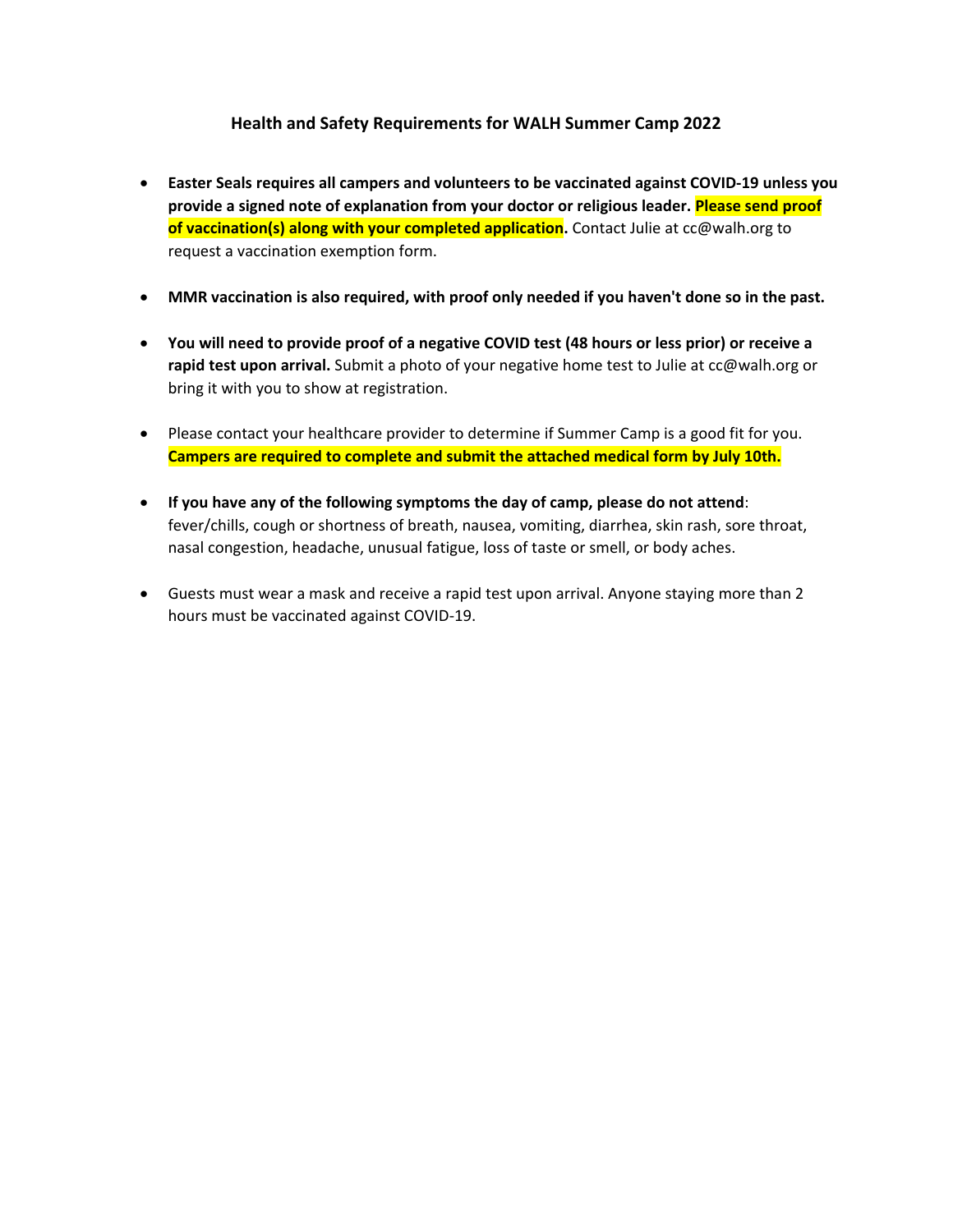## **"WITH A LITTLE HELP…", INC. 2022 SUMMER CAMP | CAMPER APPLICATION SATURDAY, JULY 30 - FRIDAY, AUGUST 5, 2022 Application Deadline is June 21, 2022**

Please complete the requested information in each section carefully and completely. All information you provide on this application will remain strictly confidential and is used by WALH's Camp Coordinator to alert appropriate camp staff and volunteers only when deemed necessary. Be sure the information provided in the application is correct and complete. Any false statement, omission of information, or misrepresentation of the facts called for on this application may be cause for denial of admission of camp. All participants must be 18 or older to attend. All campers must submit their completed physical form prior to camp to attend.

#### *Please follow submission instructionslocated on the last page once completed.*

| First Name, MI, Last Name:                                                                                                                                      |                                                                                                                              |
|-----------------------------------------------------------------------------------------------------------------------------------------------------------------|------------------------------------------------------------------------------------------------------------------------------|
| <b>Current Address:</b>                                                                                                                                         |                                                                                                                              |
|                                                                                                                                                                 |                                                                                                                              |
|                                                                                                                                                                 |                                                                                                                              |
|                                                                                                                                                                 |                                                                                                                              |
| Female<br>Gender:<br>Male                                                                                                                                       | T-Shirt Size: 1990 - 1991 - 1992 - 1993 - 1994 - 1994 - 1994 - 1994 - 1994 - 1994 - 1994 - 1994 - 1994 - 1994                |
| How do you wish to receive correspondence from WALH?                                                                                                            | <b>US Postal</b><br>Email<br>Both                                                                                            |
| What information would you like included in the camp roster?                                                                                                    | Email<br>Address<br>None                                                                                                     |
| <b>VOLUNTEER ATTENDANT</b><br>I will provide my own volunteer attendant:<br>Yes                                                                                 | No                                                                                                                           |
|                                                                                                                                                                 | If yes, please provide their name and phone number: If you have not all the provide their names of the state o               |
| Is there a specific volunteer you request to assist you?<br>(Although we will do our best to honor your request, availability of volunteers may not allow this) |                                                                                                                              |
| before meeting?<br>Yes<br>No                                                                                                                                    | Would you like us to provide your email address to your volunteer attendant prior to Summer Camp, in order to get acquainted |
| <b>TRANSPORTATION</b>                                                                                                                                           |                                                                                                                              |
|                                                                                                                                                                 | Although we cannot guarantee transportation to/from camp, we will make every effort to assist you in arranging it.           |
| I need transportation.                                                                                                                                          | Yes<br>No                                                                                                                    |
| I can transfer from my wheelchair.                                                                                                                              | Yes<br>No                                                                                                                    |
| I can provide a ride for someone else in wheelchair.                                                                                                            | Yes<br>No<br>Maybe                                                                                                           |
| Are you able to attend the full week of camp (Saturday through Friday)?                                                                                         | Yes<br>Maybe<br>No                                                                                                           |
| If no or maybe, please explain:                                                                                                                                 |                                                                                                                              |
| Will you bring a service dog to camp with you?                                                                                                                  | Yes<br>No                                                                                                                    |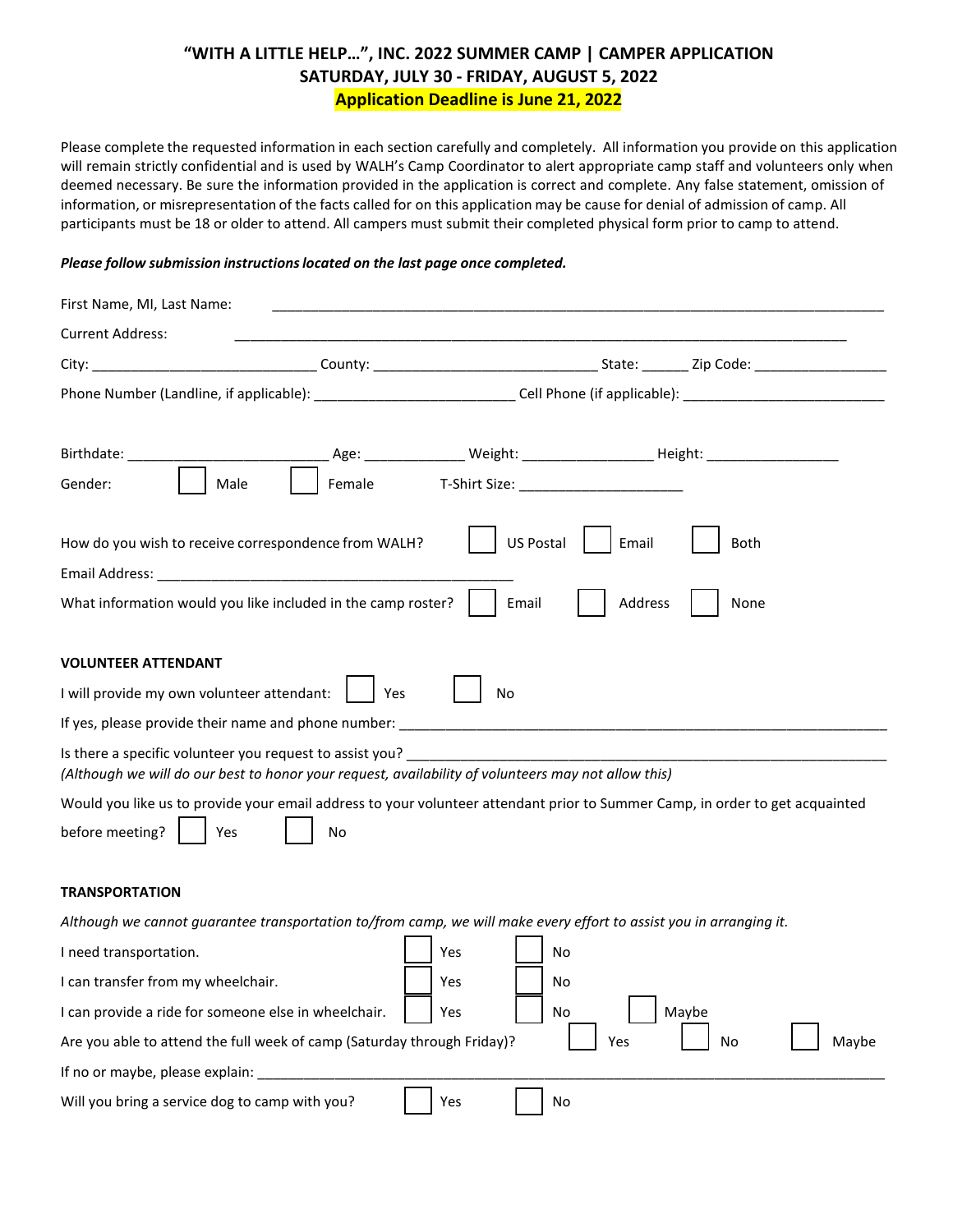### **ADULT CAMPER HEALTH INFORMATION**

Please complete the information below to the best of your ability. Be as specific as possible so we are best able to match you with a volunteer attendant. Information on your medical history and medications should be provided in the event of a medical emergency while you are at "With A Little Help…", Inc. Camp. **Adult campers that require specialized care including but not limited to; catheter care, feeding tube assistance and invasive respiratory care (e.g. trach care) will be required to provide their own attendant/nurse for the duration of camp.**

\_\_\_\_\_\_\_\_\_\_\_\_\_\_\_\_\_\_\_\_\_\_\_\_\_\_\_\_\_\_\_\_\_\_\_\_\_\_\_\_\_\_\_\_\_\_\_\_\_\_\_\_\_\_\_\_\_\_\_\_\_\_\_\_\_\_\_\_\_\_\_\_\_\_\_\_\_\_\_\_\_\_\_\_\_\_\_\_\_\_\_\_\_\_\_\_\_\_\_\_\_\_\_\_\_\_\_

### **HEALTH INSURANCE**

No one will be accepted to camp without having his or her own health insurance coverage.

| Do you have health insurance? | Yes | l No |
|-------------------------------|-----|------|
|                               |     |      |

If yes, please include name of insurance carrier(s) and policy number(s):

| What type of neuromuscular disease do you have? ________________________________                 |                  |                  |    |
|--------------------------------------------------------------------------------------------------|------------------|------------------|----|
| Do you have a history of medical problems (seizures, pneumonia, diabetes, pressure sores, etc.)? |                  | Yes              | No |
|                                                                                                  |                  |                  |    |
| Do you have history of heart problems (including arrhythmia(s), abnormal blood pressure, etc.)?  |                  | Yes              | No |
|                                                                                                  |                  |                  |    |
| Do have any drug/food or other allergies?                                                        | Yes<br><b>No</b> |                  |    |
|                                                                                                  |                  |                  |    |
| Do have any special dietary needs?                                                               | <b>No</b><br>Yes |                  |    |
|                                                                                                  |                  |                  |    |
| Do you have an increased risk of choking?                                                        | Yes              | No               |    |
| Do you use an Epi-Pen?                                                                           | Yes              | No               |    |
| Do you have asthma?                                                                              | Yes              | No               |    |
| Are you able to administer your own medications?                                                 | Yes              | No               |    |
| Are you taking prescription medication?                                                          | Yes              | No               |    |
| If yes, please list (please provide an additional sheet if more space is needed):                |                  |                  |    |
| <b>Medication</b>                                                                                | <b>Dosage</b>    | <b>Frequency</b> |    |
|                                                                                                  |                  |                  |    |
|                                                                                                  |                  |                  |    |
|                                                                                                  |                  |                  |    |
|                                                                                                  |                  |                  |    |
|                                                                                                  |                  |                  |    |
|                                                                                                  |                  |                  |    |
|                                                                                                  |                  |                  |    |
|                                                                                                  |                  |                  |    |
|                                                                                                  |                  |                  |    |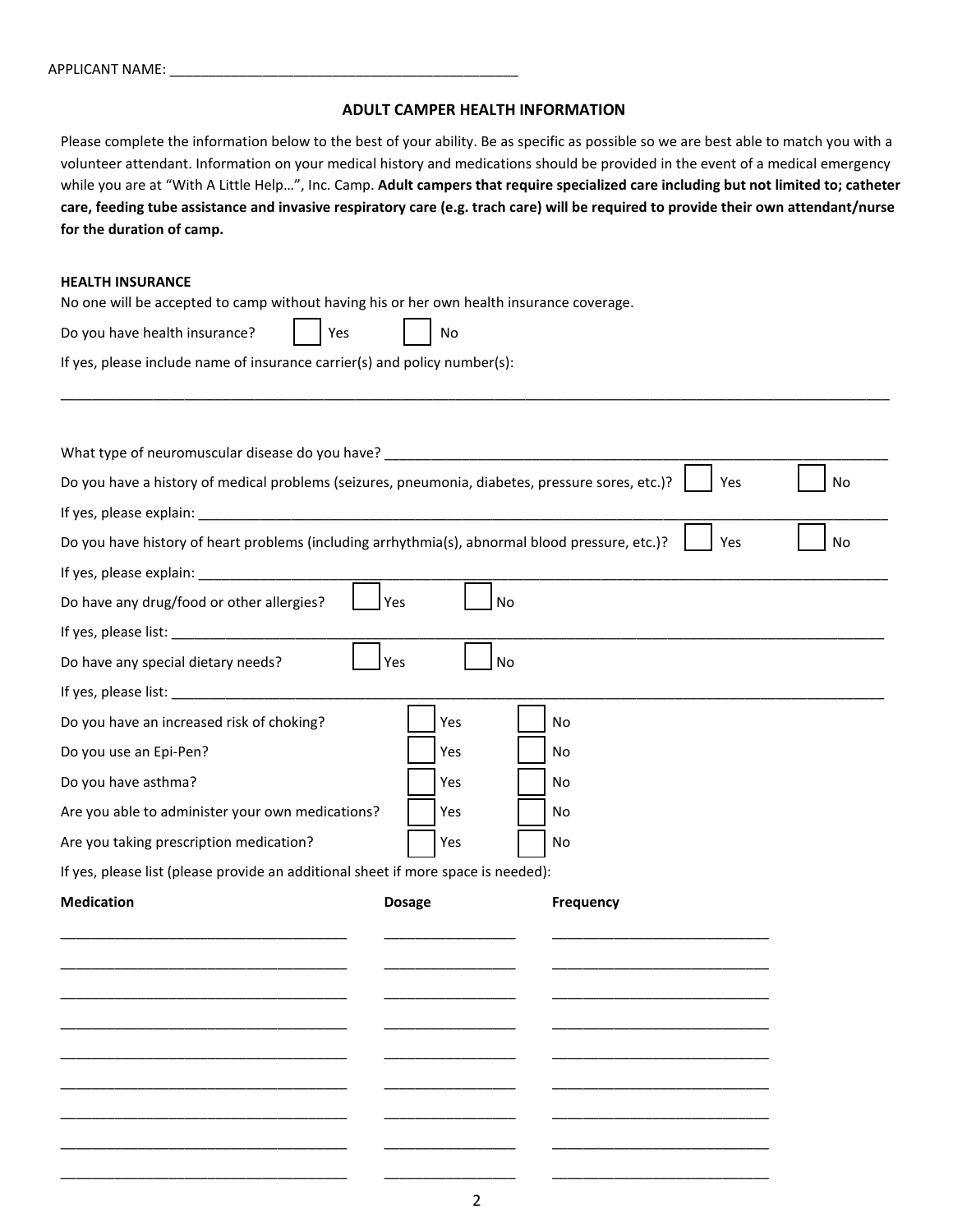| APPLICANT NAME: |  |
|-----------------|--|
|                 |  |

List childhood diseases you have NOT had (include chicken pox, measles, mumps, etc.):

| Do you use any of the following assistive devices? Please check those that apply.                                                                                                                                                                          |              |              |           |
|------------------------------------------------------------------------------------------------------------------------------------------------------------------------------------------------------------------------------------------------------------|--------------|--------------|-----------|
| Toileting (check all that apply)                                                                                                                                                                                                                           | Commode      | Urinal       | Bedpan    |
| Wheelchair (check all that apply)                                                                                                                                                                                                                          | Manual       | Power        |           |
| <b>Respiratory Aid</b>                                                                                                                                                                                                                                     | Vent         | C-Pap/Bi-Pap | Oxygen    |
|                                                                                                                                                                                                                                                            | Tracheostomy | Suctioning   |           |
| Hoyer Lift                                                                                                                                                                                                                                                 | Yes          | No           |           |
| G-tube/J-tube                                                                                                                                                                                                                                              | Yes          | No           |           |
| *Please note: Every camper needs to check in with the nurse upon arrival at camp to discuss any recent changes to your care needs.<br>Do you require a hospital bed that is power and adjusts both the head and feet?<br>If yes, please explain necessity: |              |              | Yes<br>No |
| Have you contacted your insurance provider to see if they will deliver and set-up the hospital bed under your policy and at no cost to<br>"With A Little Help"?<br>Yes                                                                                     | No           |              |           |
| Describe your daily routine/care plan:                                                                                                                                                                                                                     |              |              |           |
|                                                                                                                                                                                                                                                            |              |              |           |
|                                                                                                                                                                                                                                                            |              |              |           |
|                                                                                                                                                                                                                                                            |              |              |           |

\_\_\_\_\_\_\_\_\_\_\_\_\_\_\_\_\_\_\_\_\_\_\_\_\_\_\_\_\_\_\_\_\_\_\_\_\_\_\_\_\_\_\_\_\_\_\_\_\_\_\_\_\_\_\_\_\_\_\_\_\_\_\_\_\_\_\_\_\_\_\_\_\_\_\_\_\_\_\_\_\_\_\_\_\_\_\_\_\_\_\_\_\_\_\_\_\_\_\_\_\_\_\_\_\_\_\_

What type of assistance do you require?

|                           | Complete | Partial | None | Comments: |
|---------------------------|----------|---------|------|-----------|
| Dressing                  |          |         |      |           |
| Eating                    |          |         |      |           |
| Showering                 |          |         |      |           |
| <b>Brushing Teeth</b>     |          |         |      |           |
| <b>Taking Medications</b> |          |         |      |           |
| Toileting                 |          |         |      |           |
| Transferring              |          |         |      |           |
| Turning at Night          |          |         |      |           |
| <b>Catheter Care</b>      |          |         |      |           |
| Other                     |          |         |      |           |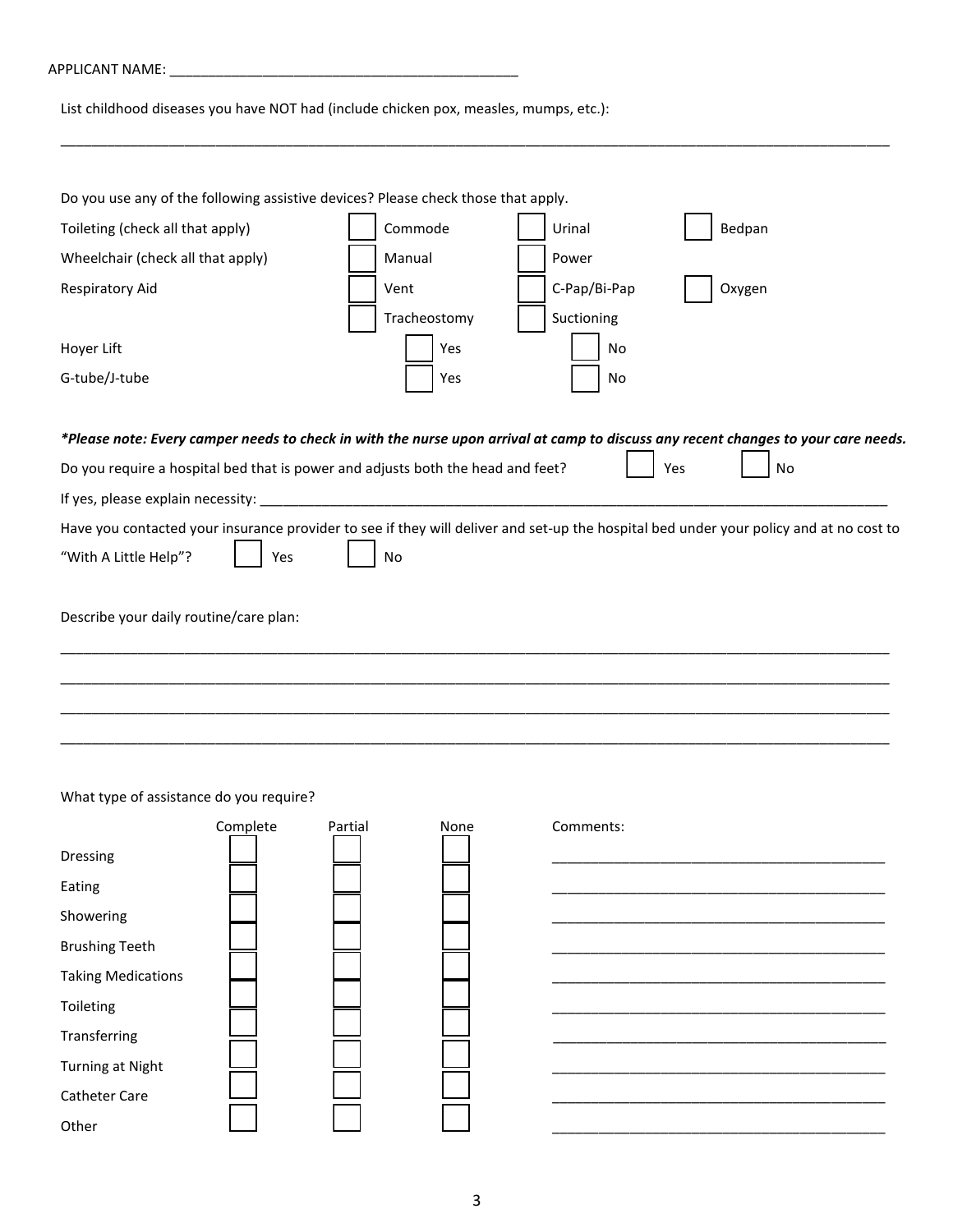|                         | Please describe your preferred method of transferring. *Please note that if you weigh 150 lbs or more, you will be required to use a |
|-------------------------|--------------------------------------------------------------------------------------------------------------------------------------|
|                         |                                                                                                                                      |
|                         |                                                                                                                                      |
|                         |                                                                                                                                      |
|                         |                                                                                                                                      |
|                         | Will your attendant require special training to make your weekend enjoyable and safe?<br>Yes<br>No                                   |
| If yes, please explain: |                                                                                                                                      |
|                         |                                                                                                                                      |
|                         |                                                                                                                                      |
|                         |                                                                                                                                      |
|                         |                                                                                                                                      |
|                         |                                                                                                                                      |
|                         | <u> 1989 - Johann Stoff, deutscher Stoff, der Stoff, der Stoff, der Stoff, der Stoff, der Stoff, der Stoff, der S</u>                |
|                         |                                                                                                                                      |
|                         | Please describe any special needs or help you will require at camp.                                                                  |
|                         |                                                                                                                                      |
|                         |                                                                                                                                      |
|                         |                                                                                                                                      |
|                         | <u> 1990 - Jacob Sarajević, politički predsjednik i predsjednik i predsjednik i predsjednik i predsjednik i pre</u>                  |
|                         |                                                                                                                                      |
|                         |                                                                                                                                      |
|                         | Please give us any other information about yourself that may be helpful to us in matching you up with a volunteer attendant.         |
|                         |                                                                                                                                      |
|                         |                                                                                                                                      |
|                         |                                                                                                                                      |
|                         |                                                                                                                                      |
|                         |                                                                                                                                      |
|                         |                                                                                                                                      |
|                         | What expectations do you have of your volunteer attendant?                                                                           |
|                         |                                                                                                                                      |
|                         |                                                                                                                                      |
|                         |                                                                                                                                      |
|                         |                                                                                                                                      |
|                         |                                                                                                                                      |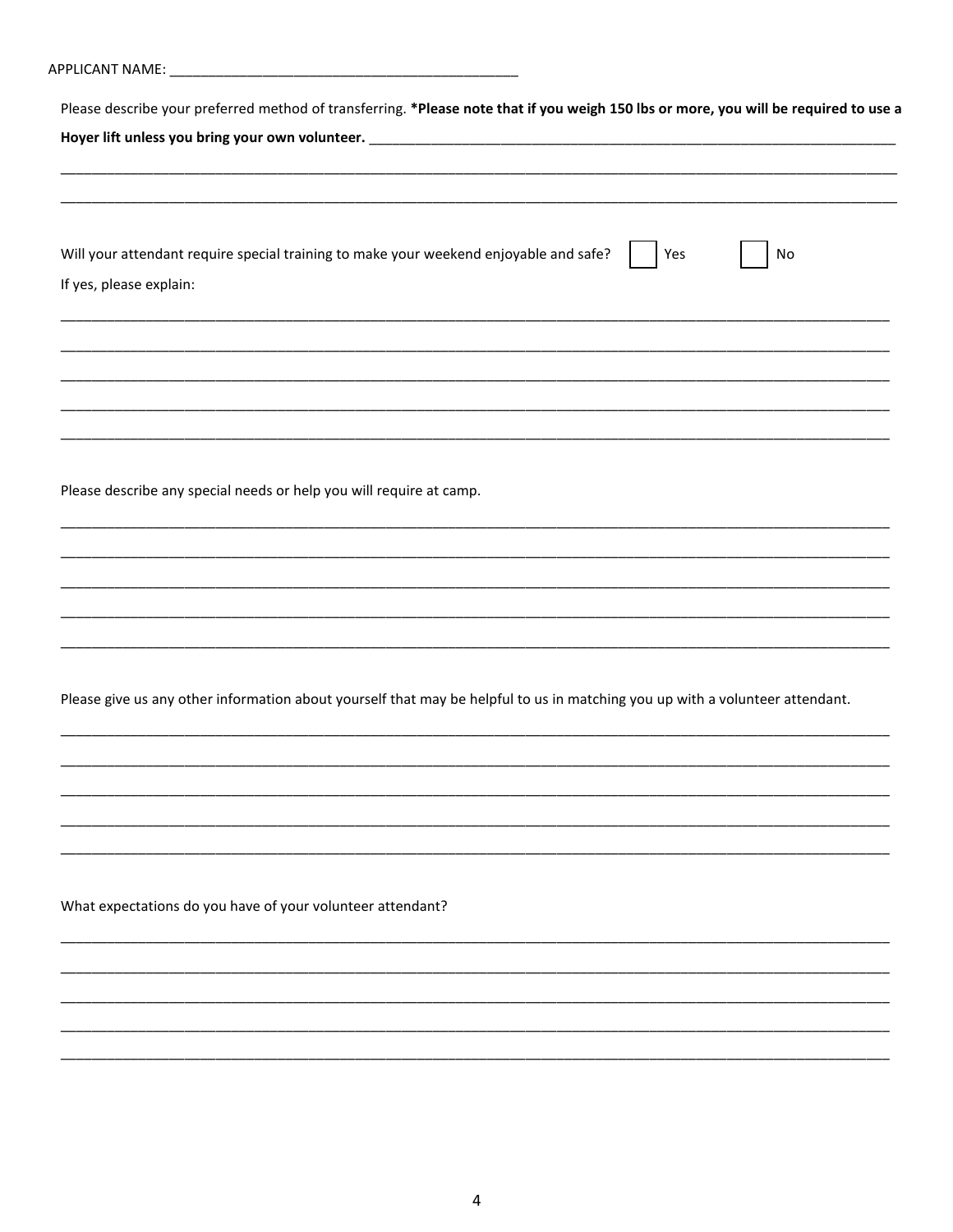| PERSON(S) TO CONTACT IN THE EVENT OF ANY EMERGENCY                                                                                                                                                                                                                                                                                                                                                                                                                                       |               |    |     |           |
|------------------------------------------------------------------------------------------------------------------------------------------------------------------------------------------------------------------------------------------------------------------------------------------------------------------------------------------------------------------------------------------------------------------------------------------------------------------------------------------|---------------|----|-----|-----------|
| <b>Primary Contact:</b>                                                                                                                                                                                                                                                                                                                                                                                                                                                                  |               |    |     |           |
|                                                                                                                                                                                                                                                                                                                                                                                                                                                                                          |               |    |     |           |
|                                                                                                                                                                                                                                                                                                                                                                                                                                                                                          |               |    |     |           |
|                                                                                                                                                                                                                                                                                                                                                                                                                                                                                          |               |    |     |           |
| <b>Secondary Contact:</b>                                                                                                                                                                                                                                                                                                                                                                                                                                                                |               |    |     |           |
|                                                                                                                                                                                                                                                                                                                                                                                                                                                                                          |               |    |     |           |
|                                                                                                                                                                                                                                                                                                                                                                                                                                                                                          |               |    |     |           |
|                                                                                                                                                                                                                                                                                                                                                                                                                                                                                          |               |    |     |           |
| <b>Primary Physician:</b>                                                                                                                                                                                                                                                                                                                                                                                                                                                                |               |    |     |           |
|                                                                                                                                                                                                                                                                                                                                                                                                                                                                                          |               |    |     |           |
| <b>CRIMINAL BACKGROUND CHECKS</b><br>Have you ever been convicted of a crime?<br>Yes<br>If yes, please explain the nature of the crime(s) and the date of the conviction and disposition. Please note that a "Yes" response to<br>this question will not necessarily disqualify a camper: _____________<br>Do you have any charges that are pending against you?<br>If yes, please explain. Please note that a "Yes" response to this question will not necessarily disqualify a camper: | No<br>I l Yes | No |     |           |
| Do you consent to and authorize WALH to conduct a criminal background investigation?                                                                                                                                                                                                                                                                                                                                                                                                     |               |    | Yes | <b>No</b> |
|                                                                                                                                                                                                                                                                                                                                                                                                                                                                                          |               |    |     |           |
|                                                                                                                                                                                                                                                                                                                                                                                                                                                                                          |               |    |     |           |
|                                                                                                                                                                                                                                                                                                                                                                                                                                                                                          |               |    |     |           |
| Other than by marriage, has your first or last name changed? If so, please list all previous names:                                                                                                                                                                                                                                                                                                                                                                                      |               |    |     |           |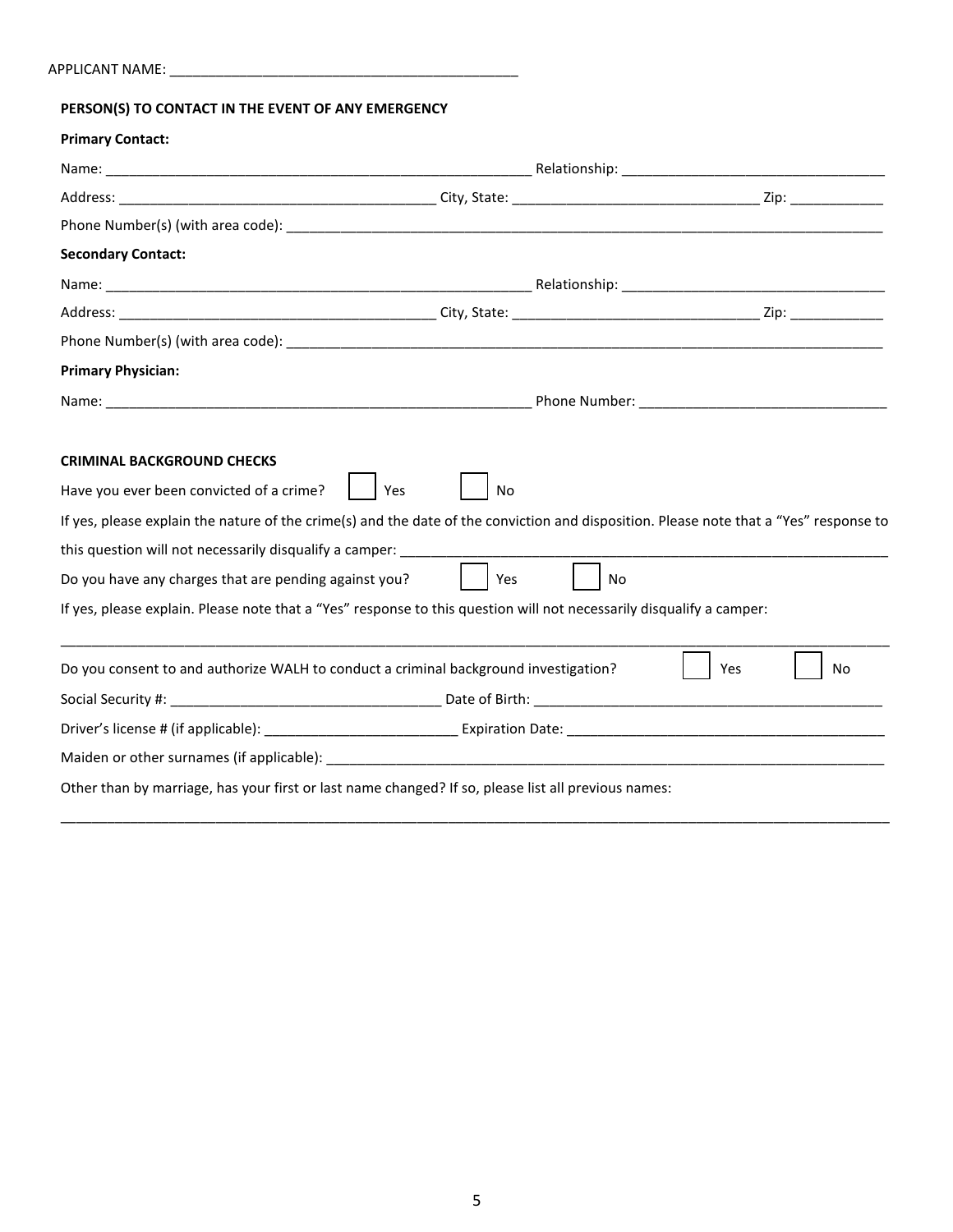# **CODE OF CONDUCT**

The mission of "With A Little Help…", Inc. is to provide our participants with a safe and enjoyable experience while attending either our summer or weekend camp. It is our hope that the application and interview process will answer any of your questions as well as help camp staff determine who you are best suited to be paired with. With that in mind there are also certain expectations we have of both adult campers and volunteers.

- I will not compromise the health and safety of program participants;
- I will represent WALH programs with dignity and pride by being a positive role model;
- I will participate in the required orientation and use the recommended policies and procedures;
- I will preserve the confidentiality of information about program participants;
- I will behave in a morally upstanding way. Obscene, pornographic or lewd materials are not allowed. Any sexual activity at camp is strictly forbidden. I will maintain a respectful and professional relationship with everyone encountered through WALH activities;
- I will have respect for others, privacy and their personal property. Everyone is urged not to bring valued clothing, accessories, computer or camera equipment to camp. WALH is not responsible for loss or damage to personal property. I will not enter sleeping areas other than that for which I was assigned without the permission of those campers and/or volunteers that are occupying the space;
- I understand that harassment, including but not limited to verbal, sexual, racial, religious or that based on physical appearance or ability will not be tolerated;
- I understand that there is a responsibility of mutual respect between camper and volunteer in regard to daily schedules;
- For volunteers my first responsibility will be that of my adult camper. While we want you to have a good experience, the needs of your camper must come first. If you feel you need some time to yourself, communicate that with your cabin leader or the camp coordinator;
- Once at camp I will not leave without the permission of either the Camp Coordinator, President or their designee. Our insurance policy does not cover any person or persons leaving camp without permission;
- Easter Seals Camp rules should be adhered to. Respect their property and avoid secured areas. All areas of camp should be kept clean. Upon departure it is my responsibility to make sure that my area is left in the manner it was found;
- Absolutely NO alcohol, illegal drugs, weapons, or explosives (including fireworks) will be tolerated at camp. Your first offense will result in immediate dismissal from camp and a one year suspension. Your second offense will result in immediate and permanent suspension from attending WALH camps. Forbidden item(s) will be confiscated prior to dismissal. WALH coordinators reserve the right to contact local authorities of any illegal activity;
- I will not share my prescription drugs with any individuals while attending WALH camp, I further will not take any prescriptions drugs that have not been prescribed for me by my physician;
- Most importantly have FUN! Whether you're a camper or volunteer use this experience to meet new friends, get involved in activities and go home with the realization that you made a difference in the lives of others.

While we hope your relationship with us will be a continued and rewarding one, we reserve the right to terminate this relationship at any time for any reason.

Please also know the important role that both long time adult campers and volunteers play at camp. Along with your cabin leader use them as a resource. Respect them for their experience and use the opportunity to learn from them.

# **CONSENT FORM**

I certify that all of the information that I have provided in this Application is true and accurate. I understand that the withholding of any information sought by the Application including consent to perform a background check, or the giving of false information may result in my disqualification from attending "With A Little Help…", Inc. Camp further referred to as WALH. **Please read and sign the consent on the following page.** This form must be filled out and accompany camp application and signed by each participant (or his/her guardian) or they will not be allowed to participate or use the facilities or equipment.

The health history contained in this application is correct so far as I know and the person herein described has permission to engage in all camp activities. I certify to the best of my knowledge I do not have any contagious or communicable disease or condition. I also understand that WALH and the camp are not responsible for illness due to previous injuries, health conditions or illness incidental to attending camp.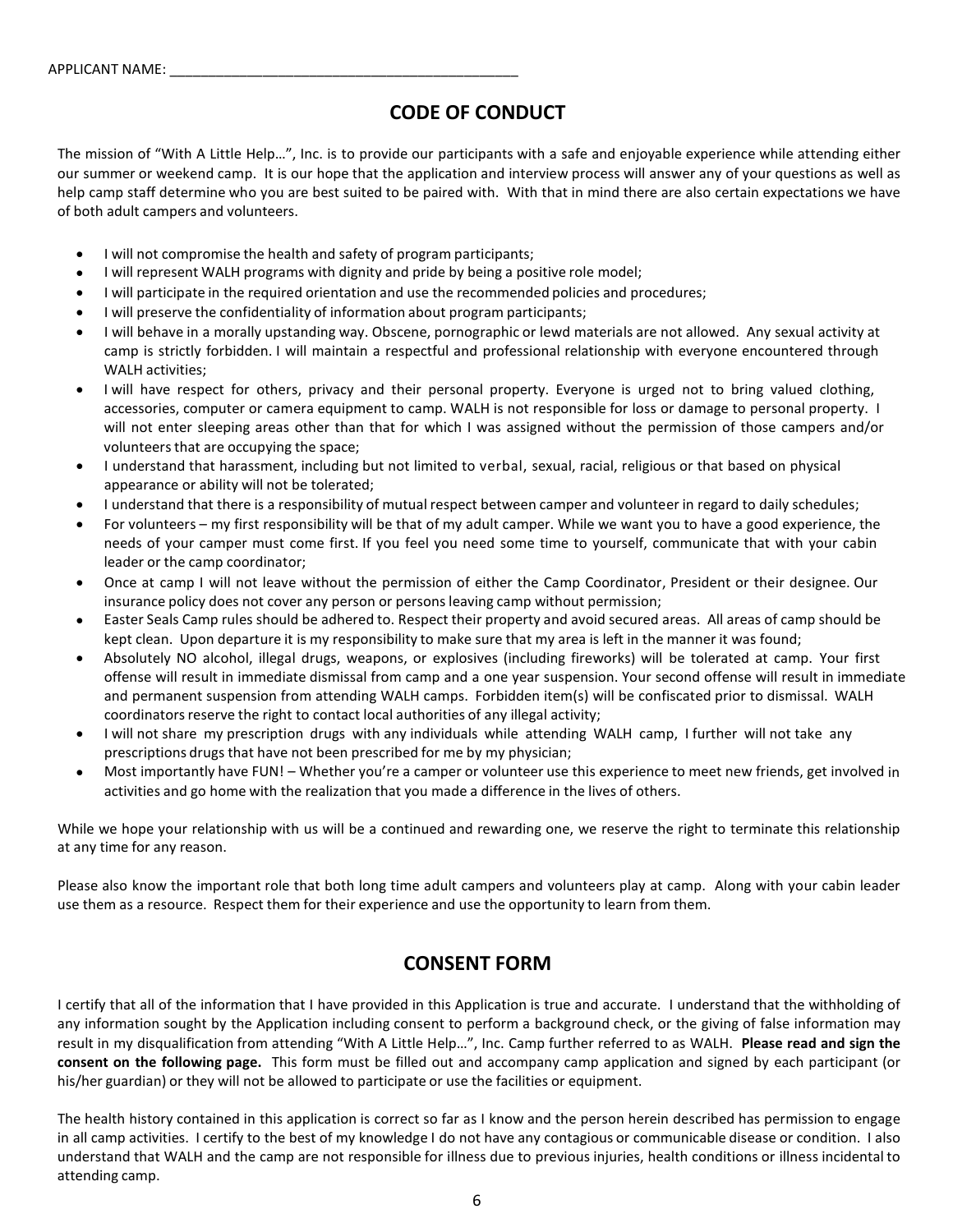If there should be a medical emergency while at the WALH Camp or going to and from camp, I authorize treatment by the WALH Camp volunteer medical staff or referred by such staff to emergency medical personnel, nurses and/or physicians. The WALH Camp volunteer medical staff is able to evaluate and treat most minor illnesses and injuries as well as stabilize any serious medical conditions. I also authorize routine treatment by the WALH Camp volunteer medical staff during my stay at camp. I authorize the WALH Camp volunteer camp coordinators and volunteer medical staff to select and designate emergency medical personnel, nurses and physicians to furnish emergency medical and/or surgical care should it be necessary and to arrange transportation and admittance to a hospital in case of emergency. I further absolve WALH, the camp, and camp volunteers and participants from any and all liability for their reasonable acts done in good faith. In an emergency and if time allows reasonable efforts will be made to notify your primary care physician or personal contact.

I am responsible for dispensation of my own medications unless noted in the Health Information section included in this application that I am unable to do so. In which case, volunteer medical staff will assist. Upon arrival at WALH camp I must provide the volunteer medical staff with a current, comprehensive listing of all medication(s), including dosage(s) and frequency of each.

I release and waive any claim or cause of action which may occur against WALH in transit to and from Camp, or during any activity approved by and of said person, and I agree to assume any claim which I might have against any said persons for injury as herein stated.

I consent to WALH using any audio-visual programs, using photographs, or public relations referenced to myself. These may be used for any purpose WALH reasonably deem appropriate. I also consent to have my name, address, email address and telephone number included in the WALH camp roster.

I agree to follow the established Code of Conduct.

In accordance with the Health Information Privacy Act (HIPA), WALH Camp's legal duty will respect the rules around the privacy of medical/health information for the camper or staff and how we protect the privacy of ones medical/health records that we receive and provide. WALH Camp gathers two types of information for our campers and staff. The first is personal identification (name, address, phone number, etc.) and the second is medical information such as medications, medical treatment and medical history. WALH will share personal and medical data only with those people directly involved in their medical care.

#### **RELEASE, INDEMNIFICATION AND HOLD HARMLESS AGREEMENT**

In consideration of participating in sports camp activities, Corvette rides, and for other good and valuable consideration, I hereby agree to release and discharge from liability arising from negligence "With A Little Help…", Inc. and its owners, directors, officers, employees, agents, volunteers, participants, and all other persons or entities acting for them (hereinafter collectively referred to as "Releasees"), on behalf of myself and my children, parents, heirs, assigns, personal representative and estate, and also agree as follows:

- 1. I acknowledge that participating in sports camp activities involves known and unanticipated risks which could result in physical or emotional injury, paralysis or permanent disability, death, and property damage. Risks include, but are not limited to, broken bones, torn ligaments or other injuries as a result of falls or contact with other participants; death as a result of drowning or brain damage caused by near drowning in pools or other bodies of water; medical conditions resulting from physical activity; and damaged clothing or other property. I understand such risks simply cannot be eliminated, despite the use of safety equipment, without jeopardizing the essential qualities of the activity.
- 2. I expressly accept and assume all of the risks inherent in this activity or that might have been caused by the negligence of the Releasees. My participation in this activity is purely voluntary and I elect to participate despite the risks. In addition, if at any time I believe that event conditions are unsafe or that I am unable to participate due to physical or medical conditions, then I will immediately discontinue participation.
- 3. I hereby voluntarily release, forever discharge, and agree to indemnify and hold harmless Releasees from any and all claims, demands, or causes of action which are in any way connected with my participation in this activity, or my use of their equipment or facilities, arising from negligence. This release does not apply to claims arising from intentional conduct. Should Releasees or anyone acting on their behalf be required to incur attorney's fees and costs to enforce this agreement, I agree to indemnify and hold them harmless for all such fees and costs.